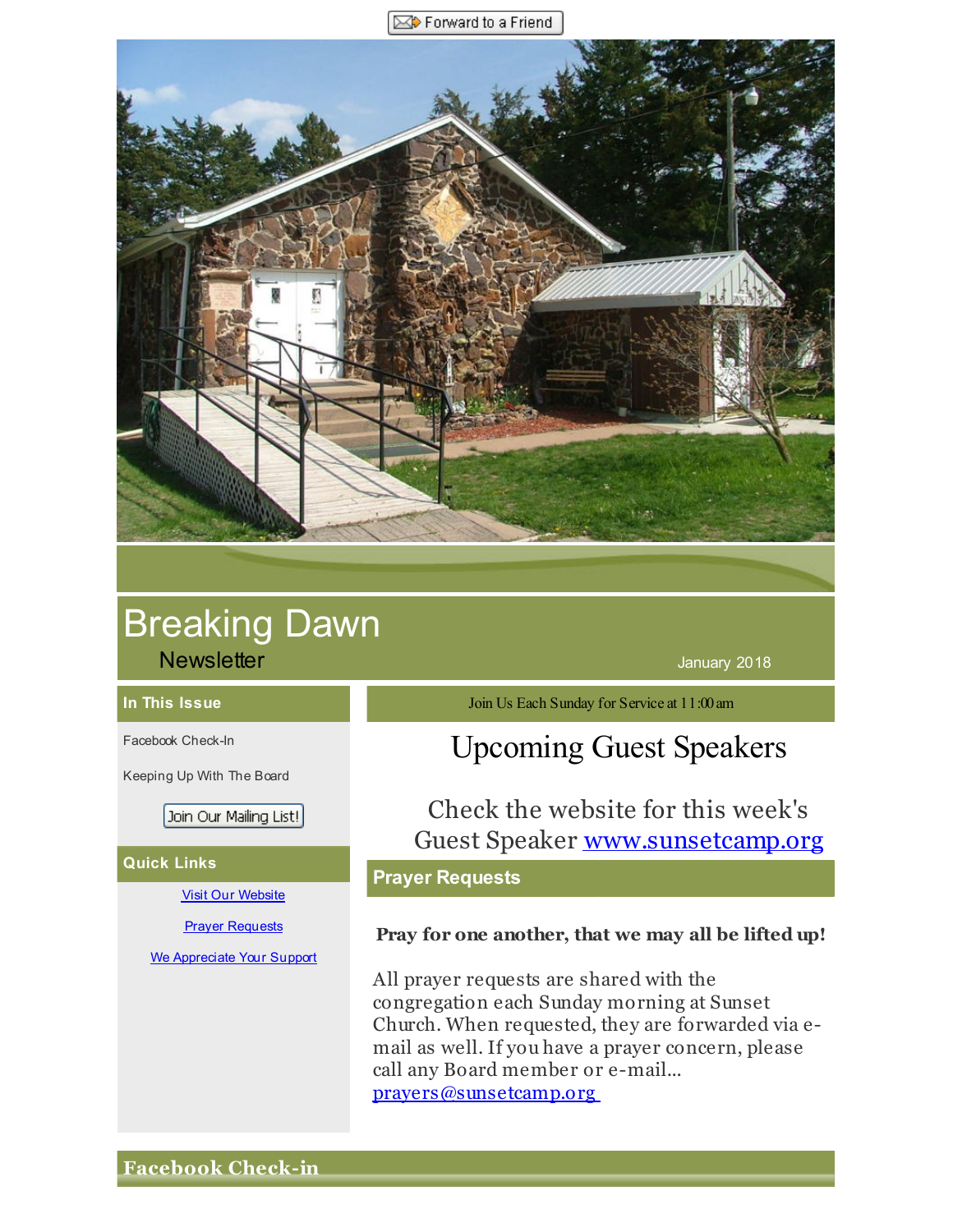When visting Sunset Spiritualist Church & Camp, we would really appreciate your "**Check-in**" on Facebook and now that the camp is wired for wireless internet service, it's easier than ever! Thanks :)

## **Change in Sunday Morning Schedule**

First Sunday of the month:

10:00 a.m. Board meeting 11:00 class or healing service

12:00 potluck

The rest of the month, we'll be on the regular 10 am class, 11 am church schedule

## **Winter Weather Reminder**

When the temps are frigid, the forecast is ugly, ice is accumulating, and snow is flying, we always err on the side of caution and cancel services. When this happens, we will send an email notice and also try to get the announcement on the 3 major TV networks. If you have questions, please contact any Board member.

When in doubt, don't venture out! Stay safe and warm!!

## Camp 2018: June 9th- 17th

Mark your calendar, make your plans, and join us for a fantastic week in June! Please contact Linda Lundberg lindaanderson4825@sbcglobal.net or 620-727- 4329 with questions or to reserve a cabin.

## Keeping Up With The Board- President Karen Lyons



## Dear

The February Board meeting will be on the 4th. The Board meeting will convene at 10:00 AM. Class will convene at about 11:00 AM. At the conclusion of class, potluck lunch will follow in the dining room.

The Board is currently working on Camp 2018. A roofer has been contracted and the materials have arrived on the grounds. Work on the roofs is all set to begin as soon as the weather improves. Soon all of the buildings will have a new roof. This repair won't be obvious when you arrive for Camp, but it is a relief to not be concerned with damage due to leaks.

I would like to remind our Ministers that annual reports are due. All Ministers are required to submit reports this year. Some of you are reporting for the first time. Your report may be filed via email to me or Linda Lundberg. If you have questions, please contact me.

Universal Law #1: Emanuel Swedenborg said that God does not exist in space, but resides within man and all of creation. God is nowhere, yet everywhere. We are all one. Embodied with the same energy, love. I believe that is right. Now I